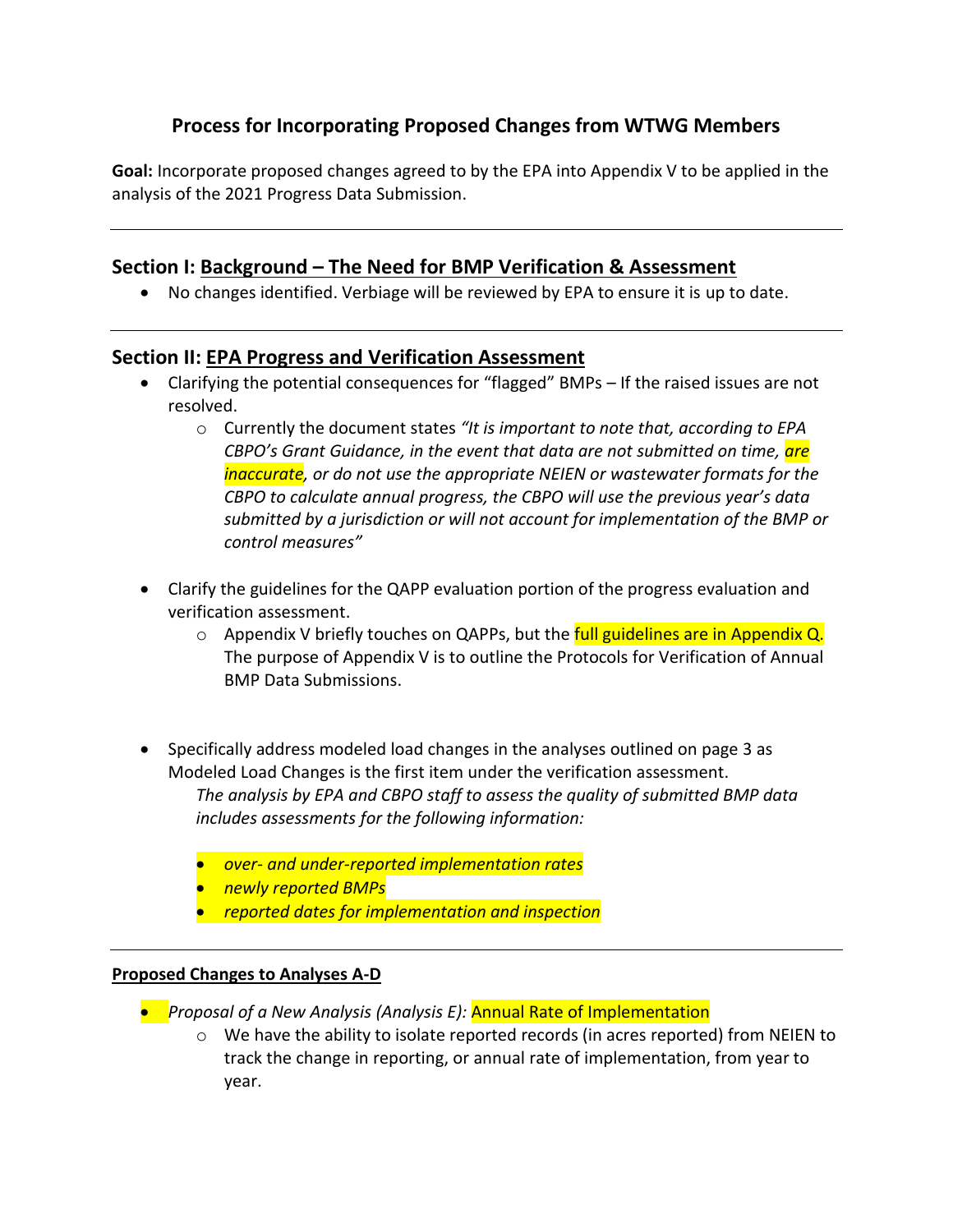• Update visuals under each analysis.

#### **A. Modeled Load Changes**

- Proposal to complete this analysis last after the Newly Reported BMPs (B) and Reported BMP Implementation Rate Changes (C).
	- o Rationale: Once EPA and Bay Staff finalize the BMP analysis and ensure all datasets are accounted for and the implementation is well understood, then the loading analysis should be complete.
- Clarify that a significant percent change (page 3) is an increase or decrease greater than 2%.

*The document states: "In the past, "significant" has been defined as being greater than 2% but this can change from year to year depending on the measure of load changes (either back to 1985 or back to 2009) that are used as reference points. Whichever percentage change was used in the analysis, it is the same for every source and for every jurisdiction in order to provide equity in the measure."*

- Explain the differences between the verification assessments for each analysis. Page 4 and Page 5 reference "The second verification assessment…" and a "re-run".
	- This refers to the two versions of annual load changes, one with the change form published versions of previous years' official scenarios and the second with reruns including submitted data to see how the reported historic BMP implementation has changed. This can be expanded upon with a visual.

#### **B. Newly Reported BMPs**

- Referencing page 5, add an additional example of newly reported information, such as a new method of reporting or a BMP that is new to the Bay watershed model.
	- Example given: reporting of stormwater performance standard BMPs was a new method of reporting with insufficient detail in prior records to create historic implementation (and reported under other BMPs).
- Clarify definition of "inventory number" and the expectations of providing historic data.
	- If an inventory is being reported to the Bay Program, the practices need to be reported with accurate implementation dates to track how the practice implementation has changed through time.